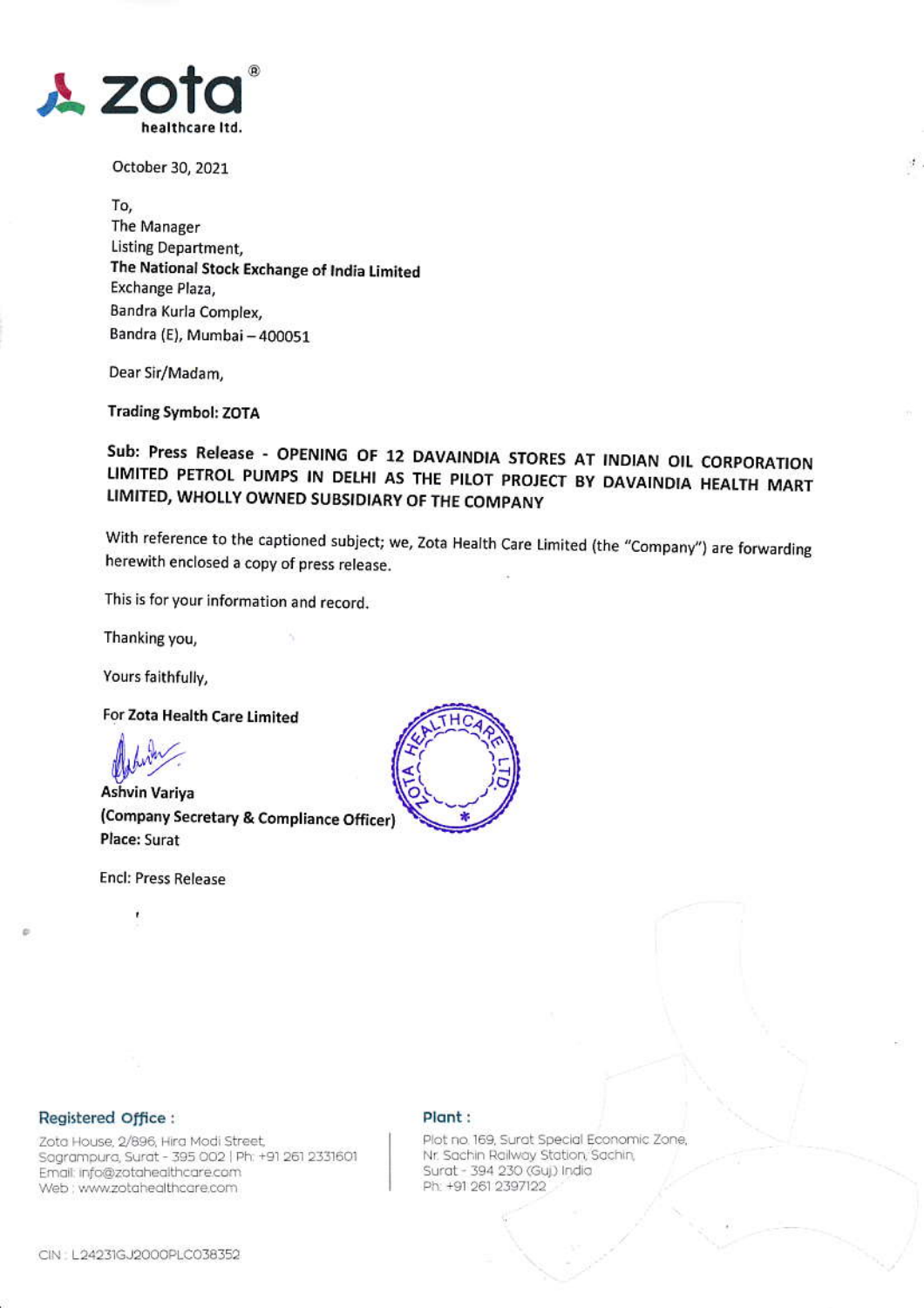

#### **Press Release**

## OPENING OF 12 DAVAINDIA STORES AT INDIAN OIL CORPORATION LIMITED PETROL PUMPS IN DELHI AS THE PILOT PROJECT BY DAVAINDIA HEALTH MART LIMITED, WHOLLY OWNED **SUBSIDIARY OF THE COMPANY**

Zota Health Care Limited (the "Company") has evolved from a humble beginning in 2000 to a well-established and acclaimed NSE listed pharmaceutical company in India. Driven by Excellence, Quality, Integrity, Challenges and Opportunities Zota Healthcare has grown from strength to strength in the manufacturing and marketing of Pharmaceuticals, Nutraceuticals and Ayurvedic medicines across boundaries into the regulated and semi-regulated markets of Asian Countries, African Countries, Russian Countries & Latin American Countries.

It was the vision of Mr. Ketan Zota, Chairman Zota Health Care Limited to see the need of revolution in Healthcare industry to make quality medicines affordable and accessible to all, as branded medicines are priced high compared to their generic counter parts. The obvious solution is Generic medicines... a 'low cost alternative with similar quality and efficacy.' Davaindia Generic Pharmacy is an abiding initiative by Zota Healthcare which revolutionized the Indian Healthcare scenario by providing high quality generic medicines at a very low cost. Davaindia Generic pharmacy is India's largest private generic pharmacy retail chain that offers a range of 1800+ products which cover high quality generic medicines to treat acute and chronic ailments in addition to Health & Wellness products which cover high quality OTC, Cosmetics, Nutrition Supplements, Ayurveda & Nutraceuticals products at very affordable price. Also the Khadi India products co branded with Davaindia are exclusively available at Davaindia stores giving access to the premium products again at an affordable price.

Davaindia' generic medicines offer a comparative cost benefit of upto 90% on its generic medicines which is a significant savings on medicine cost and hence since its launch at the end of 2017, Davaindia generic pharmacy has instituted more than 650+ Retail Pharmacies with 3.5 million happy customers across the length and breadth of India. At davaindia we are always tying our level best to increase these number to strengthen our presence throughout the India. Davaindia has introduced a new initiative of COCO (company owned company operated) store format initiated in Apr 2021 at Surat which is being operated by Davaindia Health Mart Limited, Wholly Owned Subsidiary Company of Zota Health Care Limited. The awareness about generic medicine and their benefits is close to 2 to 3 percent currently is expected to reach beyond 10%

To contribute to the cause of increasing awareness for Generic medicines in India, Davaindia will operate its stores at the Indian Oil Corporation Limited Petrol Pumps in Delhi. To mark the beginning, 12 IOCL petrol pumps in Delhi NCR will stage the Davaindia stores which will operated by Davaindia Health Mart Limited and potentially can be expanded to more cities.



Page 1 of 2